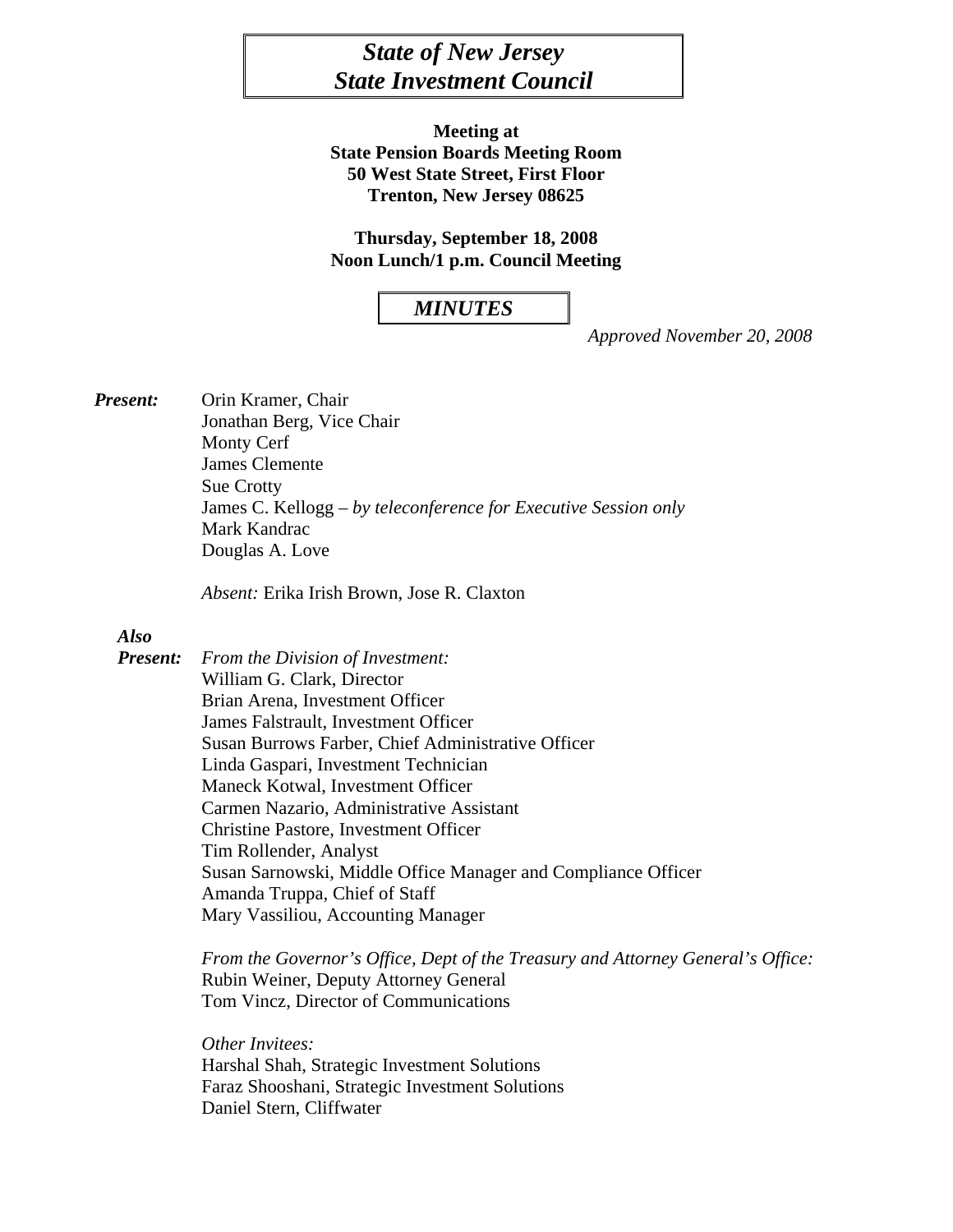*Members of the Public:* Frederique Adam-Jupillat, LPS Tom Baldwin, Gannett News Service Jamie Barker, Revenue William S. Bauer, Jr. Sharon Brooks, DOL Linda L. Brown, DOL Shirley Bryant, L&PS Adam Cataldo, Bloomberg News Shaunelle E. Clark Clifford S. Cooper III, DOBI Dennis Corny, PhD Cheryl A. Gorman, Gibbons Del Deo Steven Green, DOBI Jim Hooker, NJN News Deborah Jacobs Jacqueline H. Johnson Lawrence "Larry" Johnson Sandy Johnson, MVC Valerie Kazhdan, NJEA Associate Director of Research Patricia Latimer Lisa J. Logan JoAnn Marshall Arthur E. McClearin Dusty McNichol, The Star Ledger Mary Ann Mesics, DOE Don Miller Anthony F. Miskowski, Member, CWA Local 1033 Barbara Montgomery Clayton Mull, SCREA Anne Marie Newman Kevin P. Norton, Bank of NY Mellon Dale Parichuk, LPS Lisa Radcliffe, MVC Rae Roeder, President CWA Local 1033 John Ruth Luz D. Sanchez, LBH D. M. Sanders, DMV Dianne Spence-Brown, Executive Vice President, CWA Local 1033 Rodney Stevens John Strachan Paula S. Van Pelt Raymond E. Weicker Marianne Winters, MVC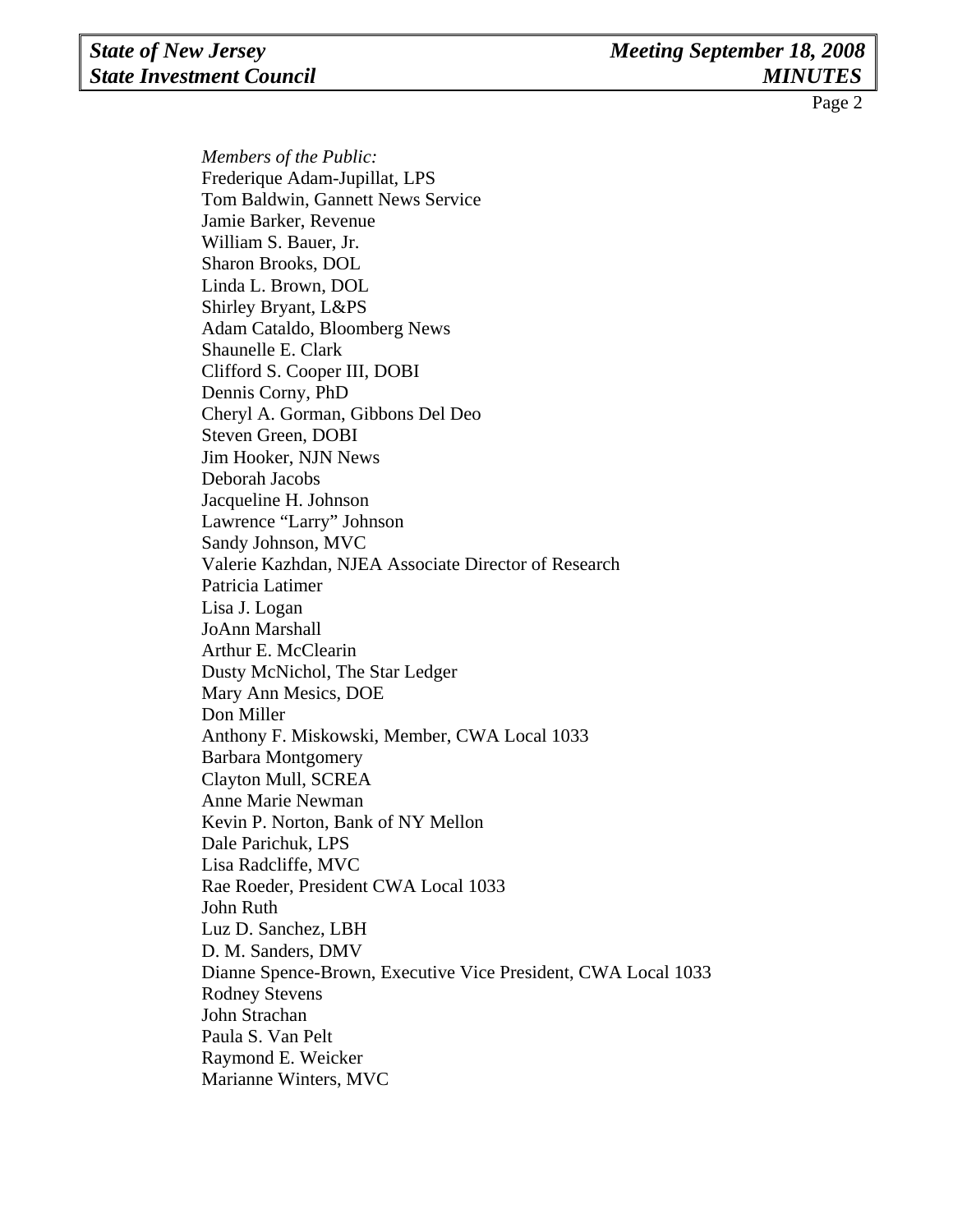# *I. Call to Order*

The meeting was called to order at 1:15 p.m. by Chair Kramer.

## *II. Notice of Meeting*

Council Secretary Susan Burrows Farber reported that in compliance with the Open Public Meetings Act, *NJSA 10:4-1 et seq.,* notice of the meeting scheduled for September 18, 2008 was sent by mail deposited in the post office, by facsimile and email on September 1, 2008. A copy of the notice is on file as posted in the Division and sent to the Council, the **Times of Trenton**, **The Star-Ledger**, the **Bergen Record**, the **Courier Post**, and Secretary of State.

## *III. Announcement Regarding Marshall Brown*

Chair Kramer announced that Council Member Marshall Brown had passed away the previous day. Chair Kramer said that Mr. Brown was "an enormously decent human being" who was serious about the performance of his fiduciary duties on the Council. He asked for a moment of silence in honor of Mr. Brown.

## *IV. Executive Session*

Chair Kramer recommended that the Council adjourn to Executive Session in the Division's conference room to discuss litigation and personnel issues. A motion to this effect was passed unanimously as moved by Dr. Love and seconded by Mr. Berg.

The following resolution was read for the record: "In accordance with the provisions of the Open Public Meetings Act N.J.S.A. 10:4-13, be it resolved that the State Investment Council go into closed (executive) session to discuss matters falling within the attorneyclient privilege and/or matters in which litigation is pending or anticipated, pursuant to N.J.S.A. 10:4-12(7) and matters involving the employment of public officers or employees pursuant to N.J.S.A. 10:4-12(8). The minutes of such meeting shall remain confidential until after such time as the Council determines that the need of confidentiality no longer exists and the matters discussed can be disclosed."

The meeting was adjourned for Executive Session at 1:20 p.m. The public portion was resumed at 2:25 p.m.

# *V. Approval of Minutes*

Minutes of the regular meeting of the Council held on July 17, 2008 were amended at the suggestion of the Chair to correct the site of the September meeting from New Brunswick to Trenton. Approval of the minutes as amended was unanimous on a motion by Mr. Kandrac, seconded by Mr. Berg.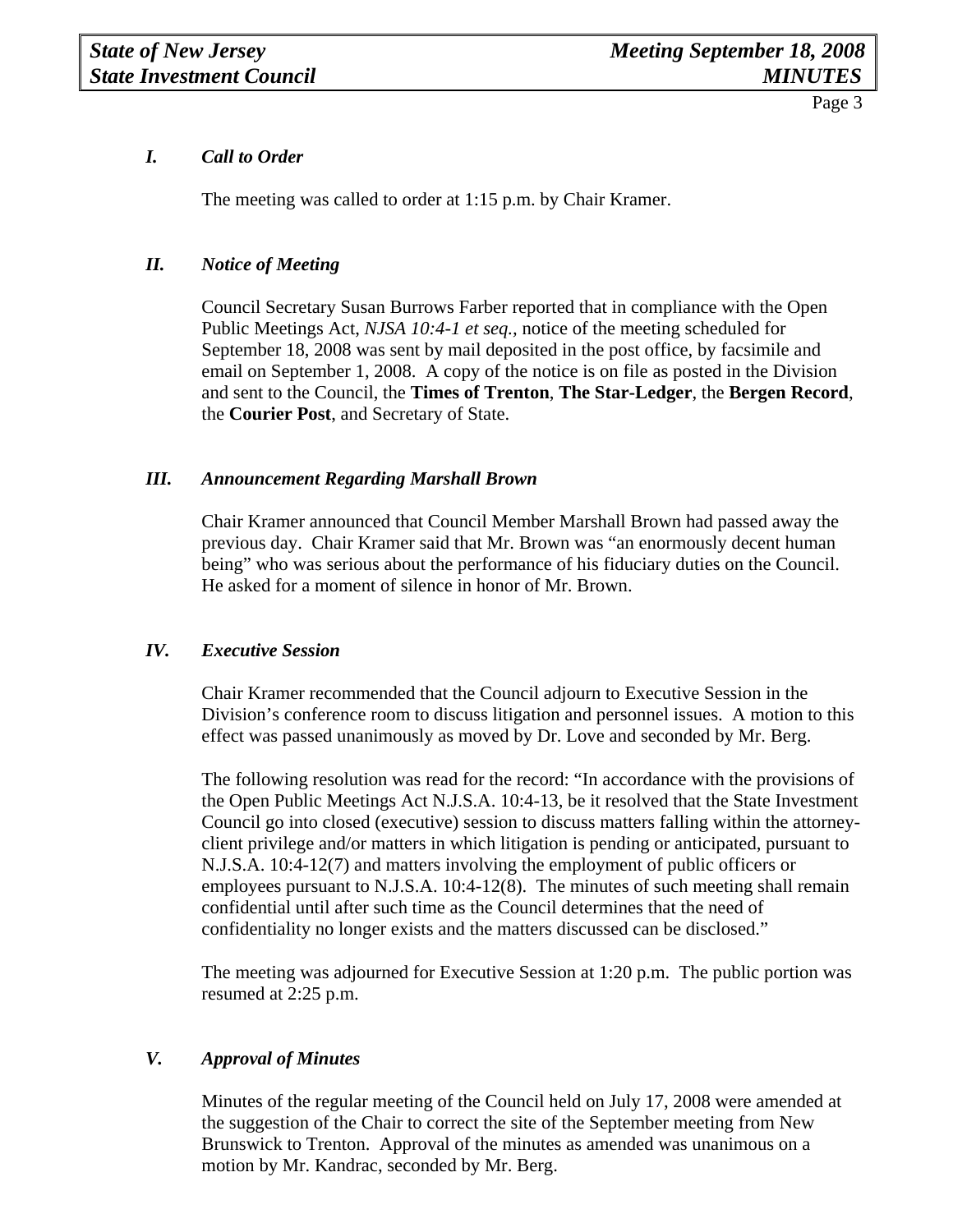# *VI. Pending Matters*

*A. Status of Proposed Amendments Filing* 

Compliance Officer Sarnowski noted that proposed amendments to the Council's regulations regarding various types of investments (N.J.A.C. 17:16-12, 13, 14, 15, 16, 19, 23, 24, 40, 41, 44, 46, 58, 63 and 69) approved by the Council at the June 19, 2008 meeting were published in the August 18, 2008 issue of the *New Jersey Register,* and that the public comment period extends through October 17, 2008.

#### *VII. New Business*

- *A. Proposed Alternative Investments*
- *1. Memorandum from Director Clark to the Council, dated September 12, 2008, entitled "Proposed Private Equity Investments in the Partners Group Secondary 2008 and the Welsh, Carson, Anderson & Stowe XI, LP funds."*

Mr. Shah of Strategic Investment Solutions said the proposed \$100 million commitment to Welsh Carson would be in a fund focused on middle-market buyouts primarily in the healthcare and business services industries. He noted the investment team included many senior partners who had worked together a long time, and that the opportunity set represented a good mix.

Noting the many new faces in the audience, Chair Kramer explained the due-diligence and vetting process used by the Division in consultation with the Investment Policy Committee, which occurred prior to each Council meeting and the presentation of alternative investments.

Mr. Shooshani said the proposed commitment of \$75 million to the Partners Secondary Group is in a fund that continues the first fund's strategy of investing in younger primary funds ("manager secondaries") and financial secondaries (relatively mature underlying funds). He said the fund's unique assets compliment the overall portfolio.

#### *2. Memorandum from Director Clark to the Council, dated September 12, 2008, entitled "Proposed Hedge Fund Investments in the LIM Asia Arbitrage Fund, Inc."*

Mr. Stern of Cliffwater said that the proposed \$75 million commitment to the LIM fund would be managed by a large team headquartered in Hong Kong with offices in the region. He said the fund used arbitrage strategies so that it would not take directional risks, and offered an opportunity for strong returns with low volatility.

In response to a question from Chair Kramer about the performance of hedge funds in general in the current market, Mr. Stern said that hedge funds are down an average of three percent through the end of August, compared with -10 percent for domestic stocks and -20 percent for international equities. He noted that alternative investments in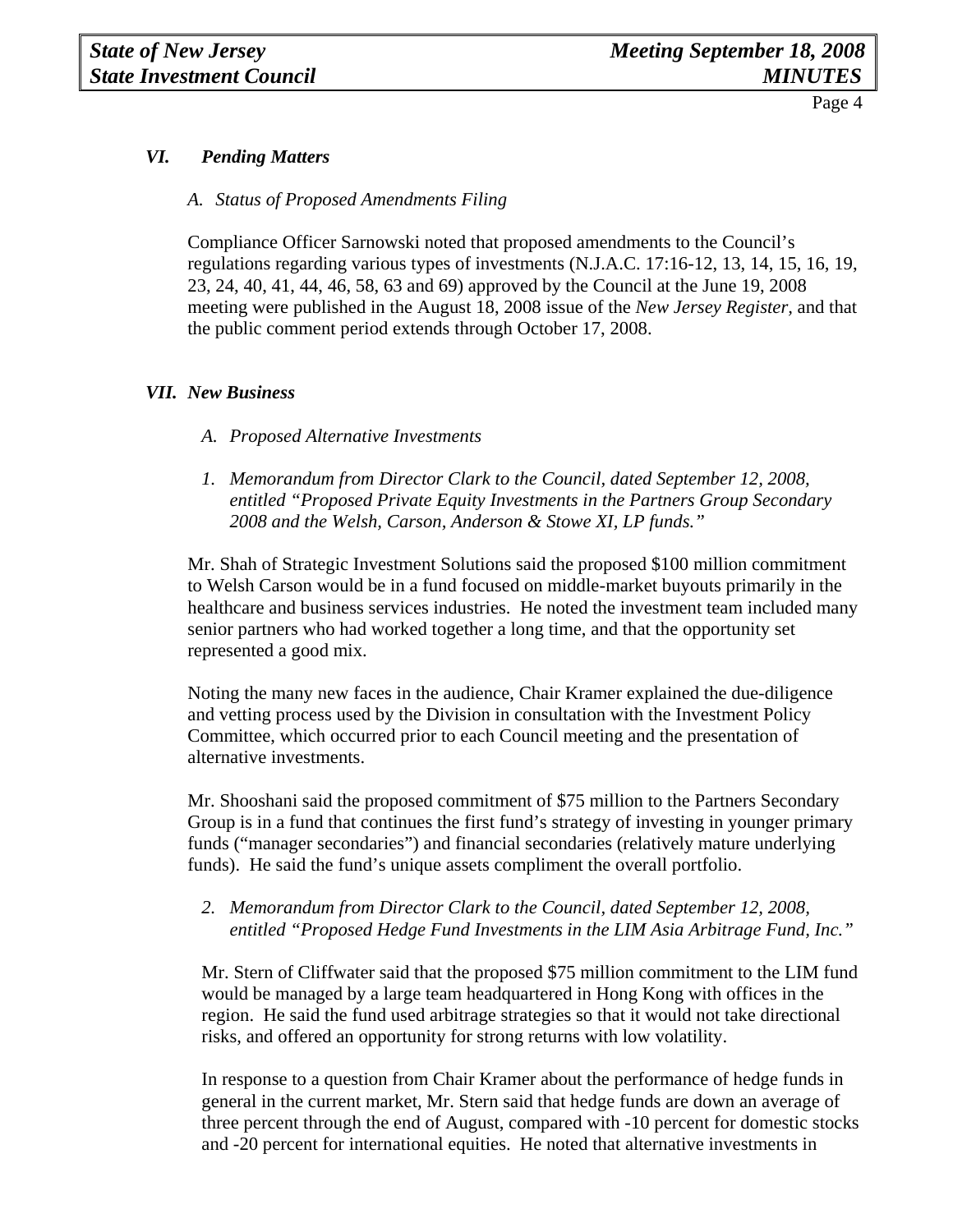general are not experiencing the negative returns suffered by the rest of the market, and that hedge funds' goal became preserving capital in this kind of environment.

Dr. Love said that although investment activities and decisions are made by the Division, the Council's Investment Policy Committee gets detailed materials for review between Council meetings. He noted there is more Council oversight than is evident in such brief presentations, and that it was the Committee's job in particular to ensure due diligence was done and raise the right questions.

*3. Memorandum from Director Clark to the Council, dated September 12, 2008, entitled "Clarification on Proposed Investment in Morgan Stanley Real Estate Fund VII Global."* 

Director Clark reported that this real estate investment of \$150 million had first been presented to the Council in June, and had not yet closed. The reason for its appearance on the agenda again was to clarify a provision that permitted the Division's investment to rise up to 10 percent above the commitment, or to \$165 million, only if needed to preserve capital. Director Clark said he felt the provision was prudent.

## *VIII. Nominating Committee Report – Election of Chair and Vice Chair*

*A. Report by Sue Crotty, Chair of the Nominating Committee, and Committee Members Erika Irish Brown and Mark Kandrac.* 

Ms. Crotty said the Committee recommended that Orin Kramer retain his seat as Council Chair, and that Jonathan Berg retain the position of Vice Chair. Given no additional nominations from the floor, the vote was moved by Mr. Kandrac and seconded by Dr. Love and was unanimous, with Mr. Kramer abstaining.

## *IX. Appointment of Executive Committee by Council Chair*

Chair Kramer asked Dr. Love and Ms. Crotty to continue their service on the Executive Committee and both agreed. He also reappointed Mr. Kellogg, who was absent from this portion of the meeting, to the Executive Committee and to continued service as Chair of the Auditing Committee, which has the same membership as the Executive Committee. Chair Kramer and Mr. Berg also serve on the Executive Committee under Council bylaws.

## *X. Appointment to Committees by Council Chair*

Chair Kramer asked Mr. Clemente to continue as chair of the Communications and Public Employees Committee, and Mr. Kandrac and Mr. Berg to continue their service with the committee. All accepted.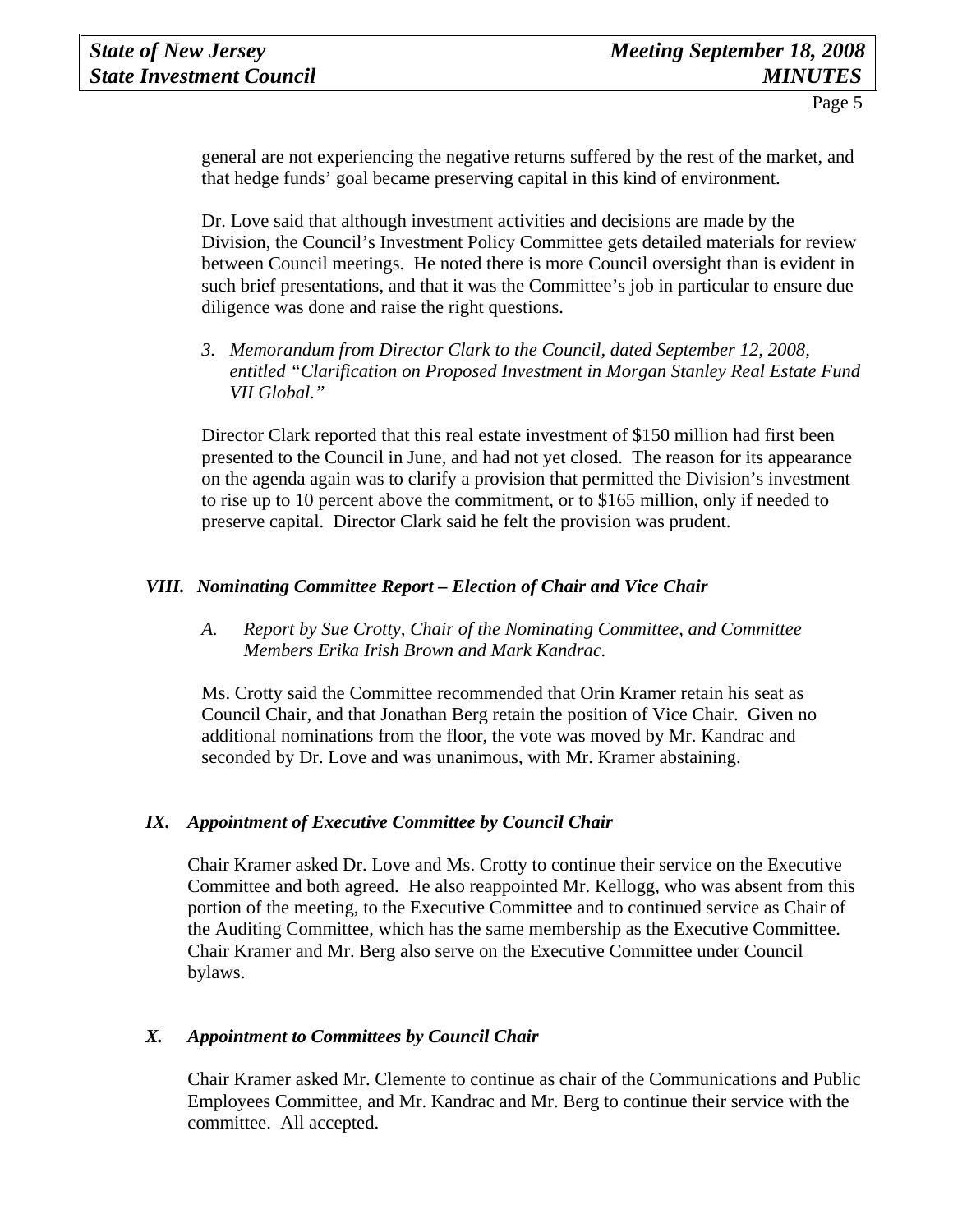Chair Kramer nominated Ms. Brown in her absence to continue as chair of the Corporate Governance Committee and the Diversity Committee, and nominated Mr. Claxton in his absence to continue service with both committees. He also asked Ms. Crotty to join these committees, and she agreed.

Chair Kramer noted that although the only pension fund investment of the past year targeted to bring new jobs to New Jersey had met with opposition from some, the Economically Targeted Investments Committee would continue. He asked Mr. Kandrac to continue as chair of the Committee, and Mr. Cerf to continue serving; both agreed. He also nominated Mr. Claxton who was absent to continued service.

Chair Kramer appointed Mr. Cerf and Mr. Claxton as co-chairs of the Incentive Compensation Committee, and asked Ms. Crotty to continue her service with that committee. Ms. Crotty and Mr. Cerf agreed.

He asked Dr. Love to continue as Chair of the Investment Policy Committee for a seventh year, noting that Dr. Love had written books in this field and was a recognized expert. He also asked Mr. Berg, Mr. Cerf and Ms. Crotty to continue their service with the Investment Policy Committee. All agreed.

# *XI. Reports of Director Clark*

## *A. Memorandum from Director Clark to the Council, dated September 12, 2008, entitled "Investment Reports."*

Director Clark said recent public focus on a single Lehman investment ignored the other 99.8 percent of the pension fund, and his report would start with that portion.

He described stock market events stretching back into the last year as unprecedented, noting that even though these problems had been identified and discussed at past Council meetings no one had anticipated the series of events that had unfolded in the past few weeks.

He said the current banking crisis was caused in part by the out-and-out panic of human nature, fueled by policy making and crisis management that "had not been helpful" as led by the Administration and the Federal Reserve. The result, he said, was confusion over what was the federal government's policy in light of totally inconsistent behaviors when it came to banking bailouts, takeovers and letting companies fail. He criticized the federal government for "behaving like the largest hedge fund in the world" instead of providing the certainty investors need.

The New Jersey pension fund was better prepared than many for the recent crises, he noted, referring to details as outlined in his September 18 op ed published in *The Star Ledger.* Specifically, the Division took early action in its bond and money market portfolios by never investing in any of the subprime mortgage securities, CDOs or other types of mortgage debt that led to the credit crisis of last summer, forcing at least one state fund to temporarily freeze its cash funds. The Division held only limited amounts of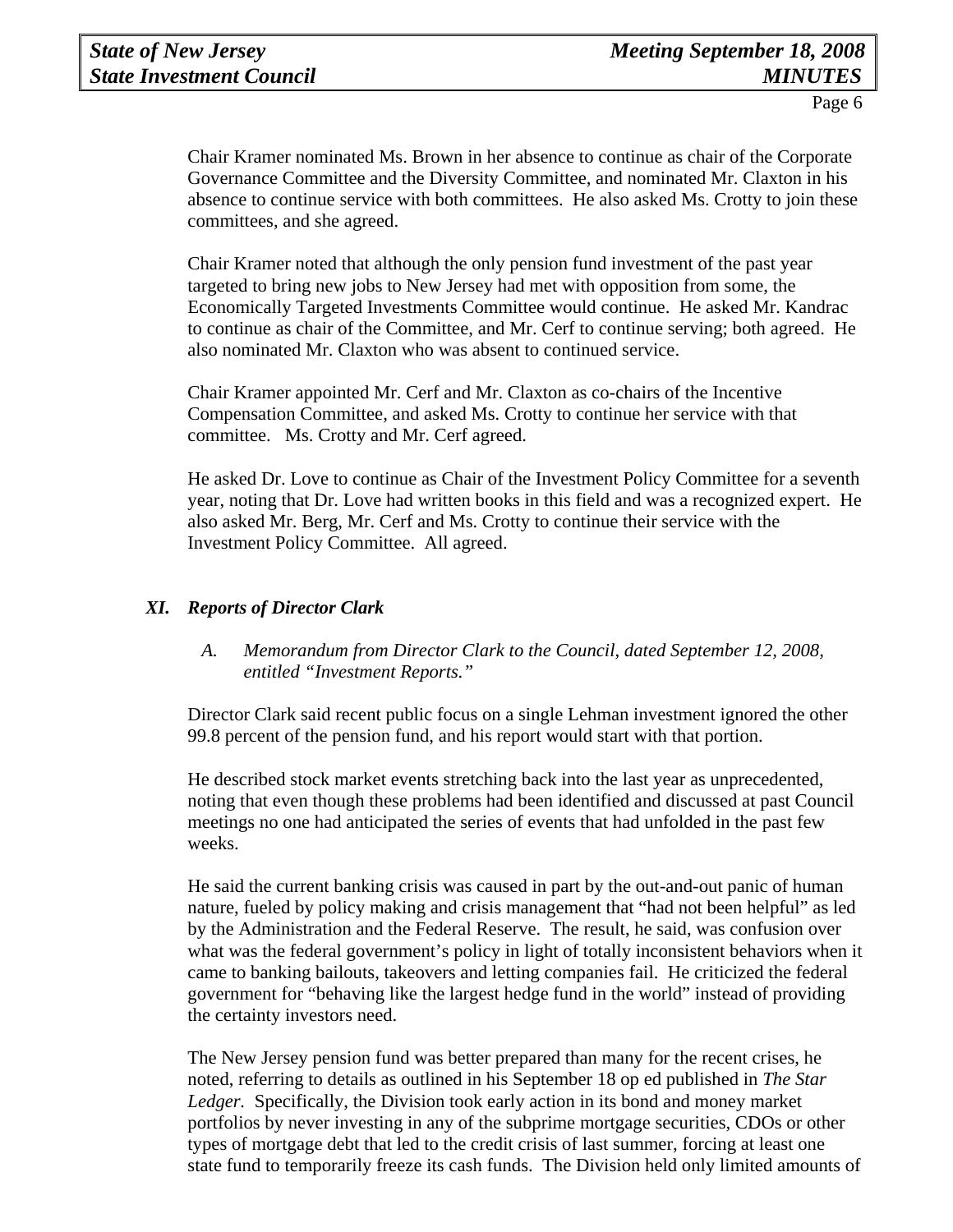asset-backed commercial paper, he said, and sold off the last of this in May 2007, well before the credit crisis hit.

In the equities portfolio, the Division had been pulling back its exposure in the financial sector for nearly two years he said, noting the pension fund was underexposed by \$1.7 billion in this sector compared to the overall market. He said that even with the purchase of Merrill Lynch and Citigroup preferred shares in January, the pension fund remained \$1.4 billion underweight in financials at that time, and sold off another \$300 million in financial equities in July and August, before the current banking crisis.

Director Clark concluded that "to the extent anyone could have been prepared, we were prepared." He noted that a fund the size of New Jersey's can't remove its total investments from any one sector without driving stock prices down by the pullout, and without taking on undue risk in the event a total pullout was wrong. He said the Division's position of being significantly underweight, but not completely absent from the financial sector, was proving to be the right one.

Dr. Love agreed, noting that the Division's staff bore the burden of having to be right twice on every decision, both about getting in and getting out of particular investments. Director Clark said that though recent events were humbling to all investors, the Division got a lot more right than it got wrong.

Investment Officer Arena reported that July and August had been relatively strong months for the state's equities portfolio, which was up 1.4 percent compared with a .7 percent increase for stocks in general as measured by Standard and Poor's 1500 Index. He said the portfolio was being more defensive in the current crisis, but still trying to take advantage of market displacements. Director Clark added that the Division had increased its put option hedges to offset losses.

Director Clark said the preferred shares of Merrill Lynch purchased in January had been swapped for common shares by the Division, along with the other purchasers, and that with the Bank of America buyout of Merrill, those shares were now among the better performing stocks in the portfolio.

The Domestic Fixed Income portfolio was up 1.9 percent, he said, compared with 1 percent for the overall market, a result of the Division's early pull out of problem bonds and because the portfolio has a higher credit quality than the overall market. He noted that as mortgage yields increased dramatically, the Division was seeing significant gains, particularly in Ginnie Maes.

The International Portfolio was down -6.29 percent, he said, better than the general international market portfolio at -6.7 percent and largely because this portfolio was also underweight in financials.

The Cash Management Fund was yielding 2.23 percent, he said, with only about a third (37 percent) of its holdings in T-bills. The fund holds no Lehman, WaMu, Morgan Stanley or Merrill Lynch securities, he said, noting this had been true for several weeks before the current banking crisis.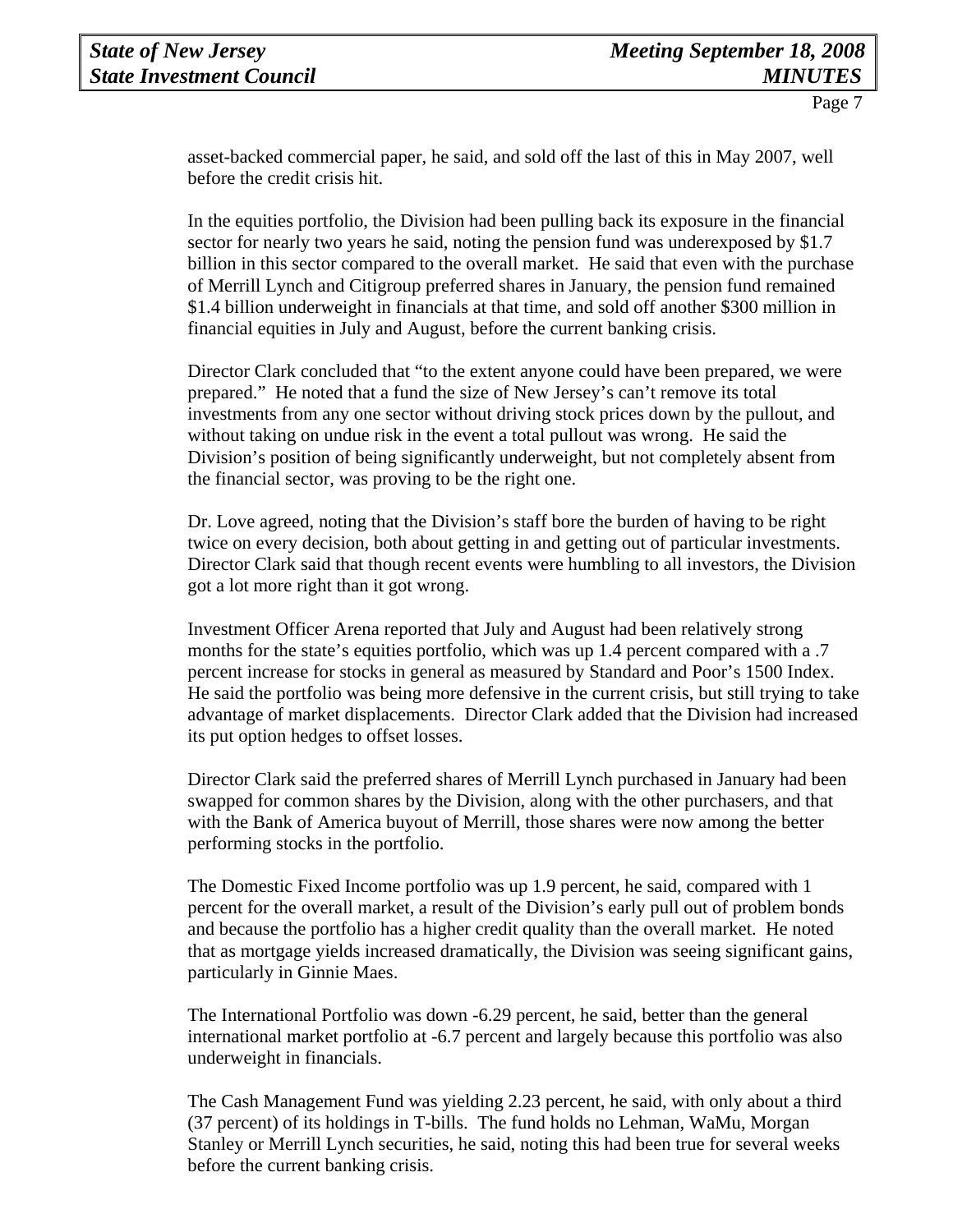Director Clark said that the impact of current market events was so pervasive it would be some time before the full repercussions were known, but that the Division was doing its absolute best to identify and sell problem securities while holding onto quality investments in the face of market panic.

Mr. Kandrac asked where New Jersey stood relative to other funds. Director Clark said that after the end of the last fiscal year in July, the average pension fund reported losses of -4.5 percent, while New Jersey's pension fund stood at -2.9 percent. He said the fund was still out-performing the market in all portfolios.

A brief discussion followed concerning the safety of alternative investments managed by Morgan Stanley and Merrill Lynch. Director Clark explained that the funds were all structured as separate partnerships with no exposure to the banking companies, and that the Division's agreement with those funds allowed it to terminate its participation if it didn't approve of fund management. Ms. Crotty said that Lehman had had some very profitable pieces up to the time of its failure, including the fund management, but that its management had gotten greedy.

Chair Kramer noted that the debate over the Division's use of alternative investments doesn't exist anywhere else in the country. He explained that less than 13 percent of the pension fund is in alternative investments, which is done to reduce risk, making New Jersey's fund much less diversified than many other large pension funds, especially university funds. He said that the fact that the Division had achieved some moderate diversification saved the Fund \$2.9 billion last year, but diversification could have saved the Fund \$10 billion if done years ago, progress that was stopped by opposition to alternative investments. Chair Kramer distributed a handout, attached to these minutes, with analysis demonstrating that the New Jersey Fund, prior to its diversification, had previously produced lower returns and higher risk historically than its peers, and especially states that diversified earlier.

Director Clark concluded his monthly report by noting the Division had informed its custodian in mid-July not to lend financial stocks, and other states were now following New Jersey's lead.

Director Clark noted that the Republican Assembly Office had posted a list of questions aimed at the Council, which challenged the Division's June decision to invest in Lehman Brothers in light of that company's bankruptcy in September. Director Clark said he would respond to the questions publicly.

He said the decision to invest in Lehman followed an in-house process "extremely similar" to that that used for other Division investments, with the only real difference being the stocks involved were part of a secondary offering and not purchased on the open market.

Director Clark said three members of the Division staff in addition to himself conducted the analysis on the Lehman investment. He said he would not release the names of the staff to protect them from hostile reaction and because he assumed ultimate responsibility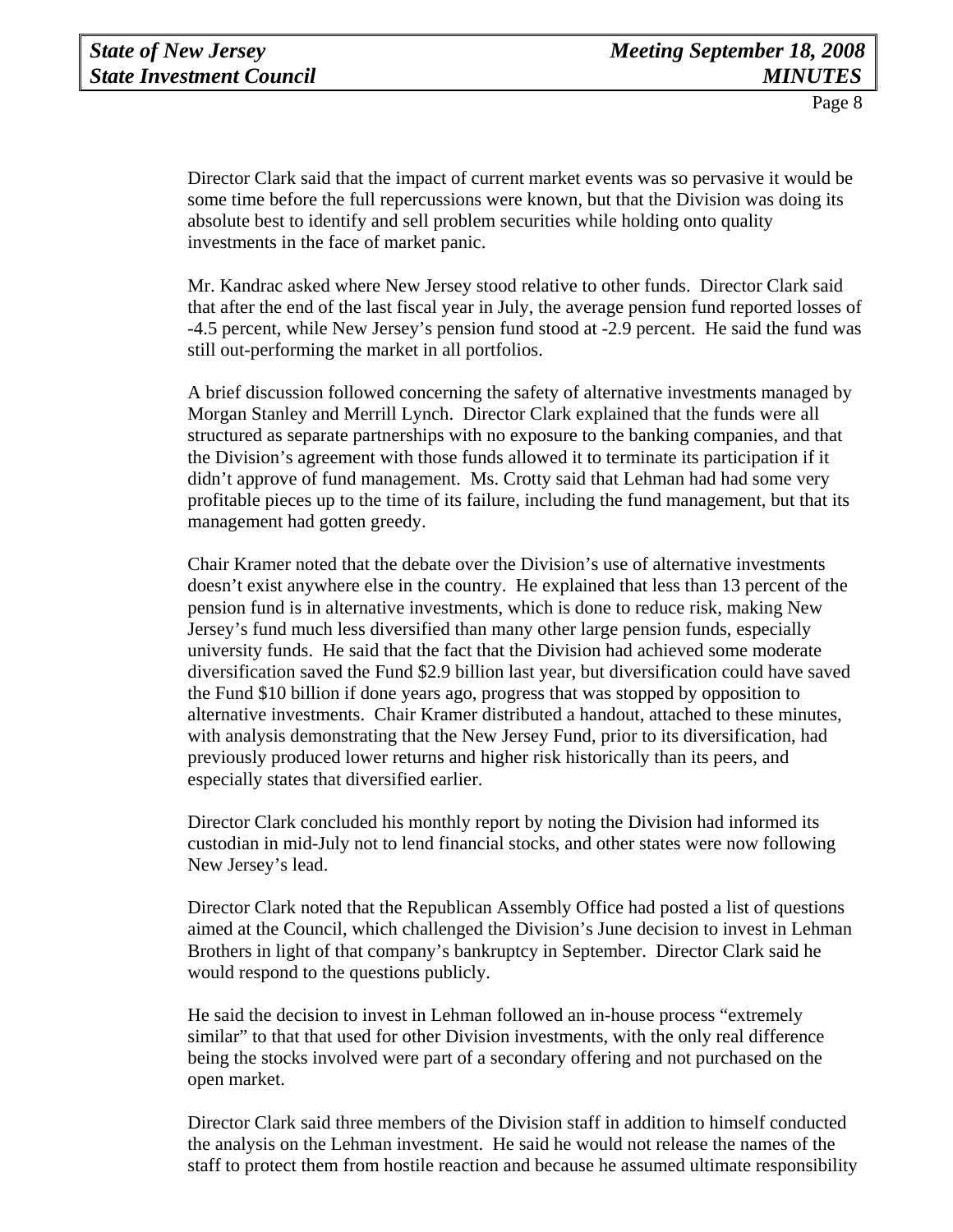for the decision. Director Clark said no one from the Council was involved in the Lehman decision, and no one from the Corzine Administration. He added he had not discussed the investment with anyone in the Administration either before or since the investment was made. He said he would not reveal the names of Lehman representatives involved in the purchase, because the Division was considering litigation.

He said Lehman provided no material about the investment to the Council, or to the Administration. He said the Division reviewed the usual materials involved in an equity purchase, with one exception; the Division was offered on the Friday before the purchase a preview of the following Monday's earnings announcement for its advance consideration.

He said data evaluation for this purchase was handled by the four inside staff members.

He said two Council members have an economic relationship with Lehman Brothers, as previously made public: Erika Irish Brown and Monty Cerf are employees of Lehman. He said that Council members were not and are not consulted on the Division's daily investment decisions. He said the four staff involved in the purchase have no professional or personal relationship with Lehman Brothers.

Director Clark said there were no recusals on the Lehman decision because no Council members participated. He stressed again that ultimately the decision was his.

Director Clark said he did not know whether the state had been given an accurate representation of Lehman's fiscal condition, and that this question may be a subject of litigation.

Director Clark said the purchase was viewed with hindsight as a mistake, but that it was unfair of critics to attack good state workers who had done a lot more right than wrong.

## *XII. Public Comment*

Four members of the public who had submitted speaker request forms prior to the meeting were invited to address the Council.

Mr. J. C. McCormack was not present.

Mr. Anthony F. Miskowski, executive secretary of CWA Local 1033, asked for and received confirmation that the Lehman investment made in June consisted of \$120 million in common stock and \$60 million in preferred stock, and that the 4.3 million shares of common stock had been purchased for \$28 each. He then asked for a description of what had happened to the holding.

Investment Officer Arena said the Division had sold slightly more than 3 million common shares at \$18.50 per share, and another 50,000 shares at \$15 per share. He said the Division was down to 1.825 million shares at the time Lehman announced its bankruptcy, and these holdings had already been liquidated by the Division for between 22 and 32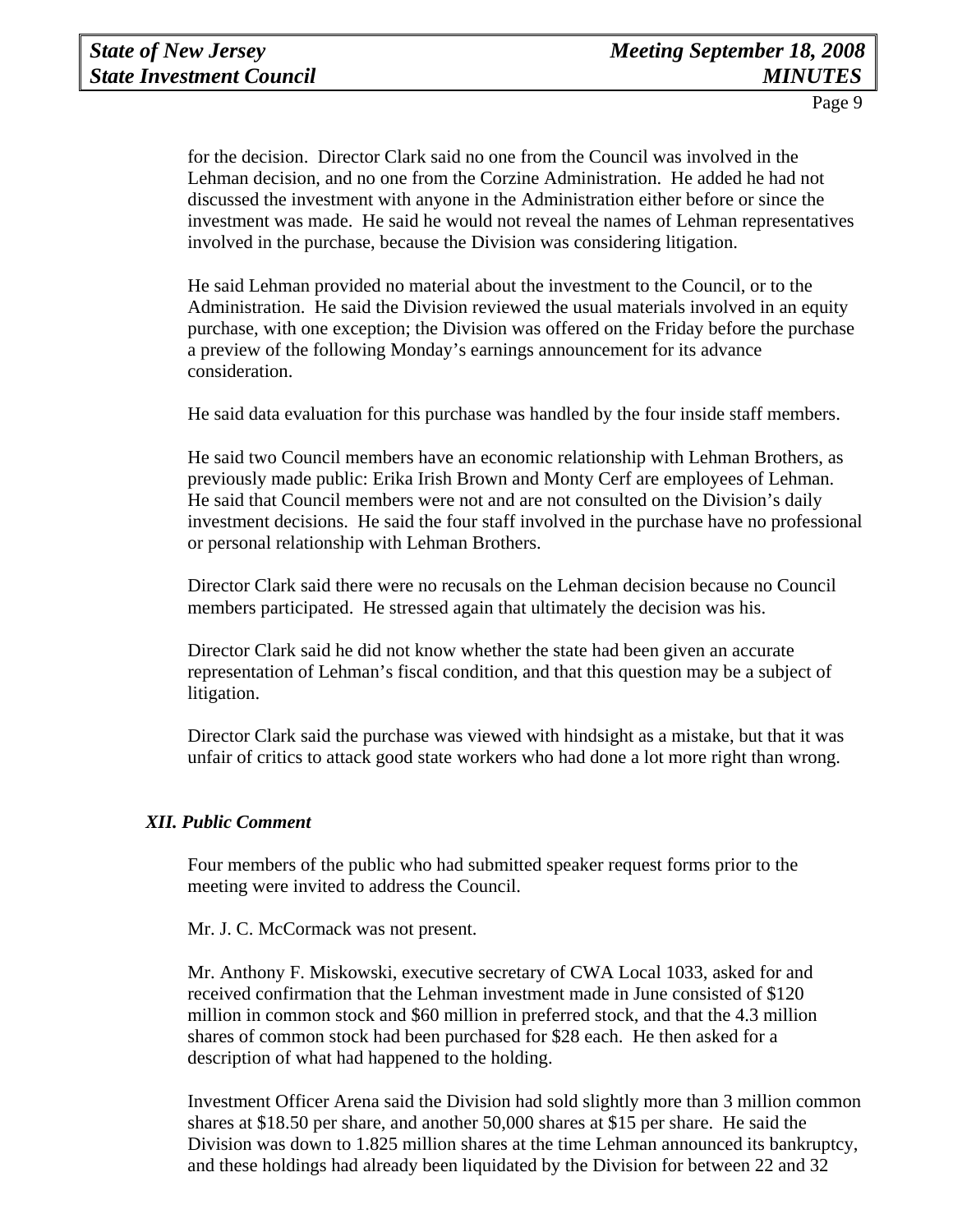cents per share. He said that one-sixth of the preferred stock had been sold before the bankruptcy, with the remainder liquidated afterward.

Director Clark estimated the total loss resulting from the Lehman holdings at about \$100 million. Ms. Crotty said it was important to note that the Lehman losses represented only a fraction of one percent of the total pension fund. Mr. Miskowski said the amount was still significant to state workers making an average of \$50,000 each year with an average pension of \$27,000.

Several Council members urged the public to keep the loss in context. Ms. Crotty said for example, had the Division made a different decision regarding its significant reduction in financial holdings, including pulling out of Fannie Mae and Freddie Mac holdings, the amount of loss to the fund could have been really huge, adding "Why are you not applauding?" that decision. Chair Kramer said the Division's decision to reduce its financial holdings was helping it outperform its peers. He said the best managers in the world are not going to hit 900, adding that "Cherry-picking a portfolio for losers, especially a portfolio that's done so well, is unfair and demoralizing to the people doing the work."

Dr. Love said that the real benefit of diversification is risk reduction, and that perfect diversification means owning some of everything. "You will always have losses in a well diversified portfolio" he said, adding it is a "winning strategy" nonetheless.

Director Clark said that although, "It burns me up to get one wrong," he estimated the pension fund was \$92 million better off than it would have been had it not sold other financials to make the Lehman investment. "We got one right, one wrong, and we're trying to make sure it doesn't happen again," he said.

Ms. Rae Roeder, president of CWA Local 1033, said no one quibbles with the performance of state workers. She added she was upset by the Court's August 22 opinion that Council regulations did not support the hiring of external managers, and the amount of time and money spent by the union pressing this issue. She said she was glad the Division had decided not to appeal, and for a 90-day stay to work with the Division on a resolution.

John Strachan was critical of the fact that two new union seats on the Council remained unfilled by gubernatorial appointment, and that a fund supported by the Division aimed at increasing business in New Jersey was not appropriate use of pension fund monies. He asked the Council: to urge the Governor and the Legislature to fully fund the pension fund; to not invest in anything not aimed at the growth of the fund; to urge the Governor to fill the vacant Council seats; to reduce the cap on alternative investments to 10 percent; to stop privatizing investment, and to help the fund's shortfall be made up quickly.

Mr. Berg said while the State had "taken a vacation" from its funding obligations, so had county and municipal employers that together represented far more employees than the State alone.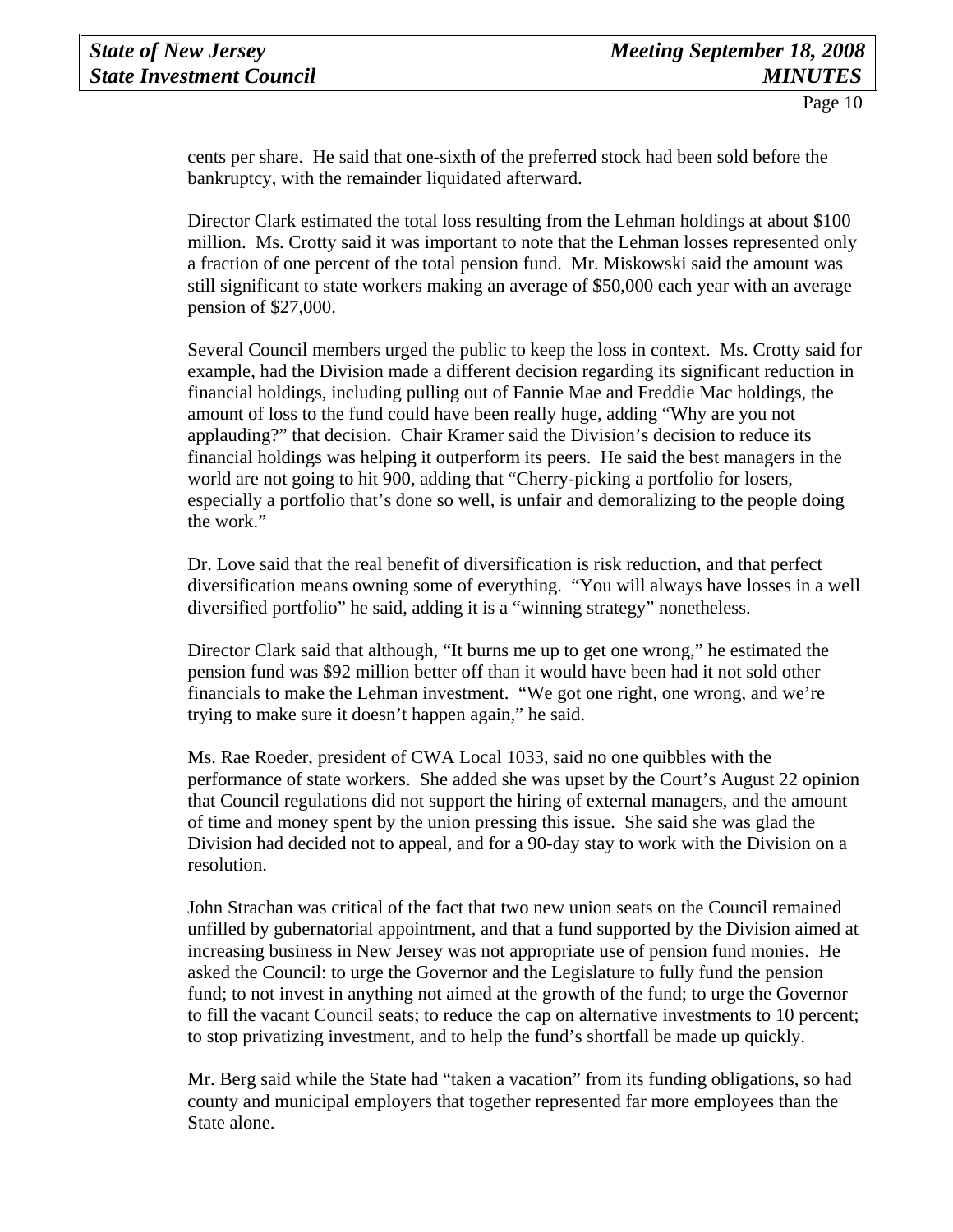Dr. Love said the Council would like to enlist the audience in advocacy, noting that the Division was operating with the same size staff it had in 1984 when the fund was only \$10 billion with basically two classes of investment, stocks and bonds. He said the Division needed to expand staff in order to support increased investment diversity, which had already begun to reduce the Fund's volatility.

Mr. Cerf said the Council agreed with many of Mr. Strachan's requests. However, he said he was unaware of any investment made for reasons other than to reduce risk, and that investments were not made to create jobs or employment. He said the Division's investment strategy had never been designed to catch up on the fund shortfall, and that there was nothing reasonable or responsible to be done with investing alone that would close that deficit. Chair Kramer noted that the Council was the only pension board in the country that publicly doubted the size of the deficit as measured, and that the reason it had so aggressively pursued diversification was to shrink the portfolio's overall risk.

## *XIII. Committee Reports*

## *A. Audit Committee Report*

Director Clark reported that a recommendation to contract with Ernst and Young as the Division's auditor was being appealed by the current auditor, KPMG. He said the Purchasing and Property Division was handling the appeal, which would further delay this fiscal year's audit. In response to a question from the public, he said it would not prevent the presentation of estimated performance figures at the Council's Annual Meeting in November.

## *XIV. New Business*

 *B. For the Information of the Council* 

*1. Verbal update by Director Clark on the August 22, 2008 Superior Court opinion on alternative investments and the Division's authority to use external investment managers, and the September 11, 2008 filing by the Division requesting a partial stay.* 

Director Clark said the Division was seeking a 90-day stay in order to satisfy the ruling in a manner best for the Fund. He said a meeting with the CWA and NJEA on this issue had been postponed by market events and was being rescheduled.

*2. Memorandum from Director Clark to the Council, dated September 12, 2008, entitled "Fiscal Year 2008 Summary Proxy Voting Report."* 

Compliance Officer Sarnowski noted the Division had voted 1,287 proxies of US companies, a slight increase over the previous year, plus 689 international proxies, also higher than last year's total. She said that requiring majority vote in the election of directors was a major issue of the proxy season, and one the Division tended to support.